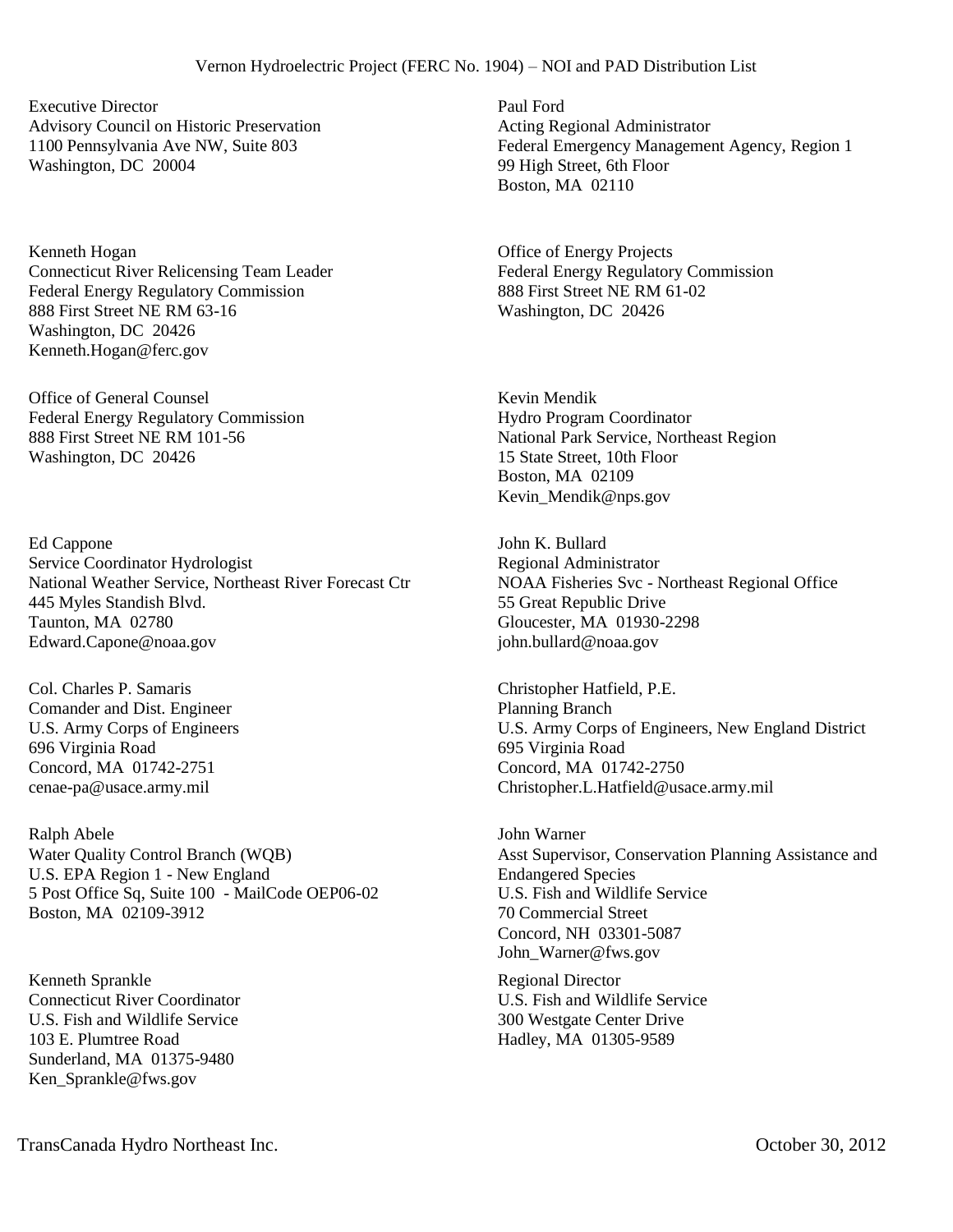Andrew French Project leader U.S. Fish and Wildlife Service, Silvio O. Conte National Fish and Wildlife Refuge 103 E. Plumtree Road Sunderland, MA 01375-9480 andrew\_french@fws.gov

Keith Robinson **Director** U.S. Geological Survey 331 Commerce Way Pembroke, NH 03275 dc\_nh@usgs.gov

Giovanna Peebles State Historic Preservation Officer Vermont Div. of Historic Preservation National Life Building, Drawer 20 Montpelier, VT 05620-0501 giovanna.peebles@state.vt.us

Rachel Ruppel Connecticut River Joint Commissions / UVLSRPC 10 Water Street, Suite 225 Lebanon, NH 03766 rruppel@uvlsrpc.org

Brad Simpkins Interim Director/State Forester New Hampshire Div of Forests and Lands 172 Pembroke Road, P.O. Box 1856 Concord, NH 03301-1856 brad.simpkins@dred.state.nh.us

Edna M. Feighner Review & Compliance Coordinator New Hampshire Dept of Historical Resources 19 Pillsbury Street - 2nd floor Concord, NH 03301-3570 Edna.Feighner@dcr.nh.gov

Jacquie Colburn Coordinator New Hampshire Dept. of Environmental Services P.O. Box 95 Concord, NH 03302-0095 jacquie.colburn@des.nh.gov

Barnaby J. Watten Chief U.S. Geological Survey One Migratory Way, P.O. Box 796 Turners Falls, MA 01376-0796 bwatten@usgs.gov

Regional Director U.S. Geological Survey 10 Bearfoot Road Northboro, MA 01532-1528 dc\_ma@usgs.gov

Rebecca Brown Connecticut River Joint Commissions 10 Water Street, Suite 225 Lebanon, NH 03766 rbrown@aconservationtrust.org

Connecticut Valley Flood Control Commission P.O. Box 511 Greenfield, MA 01302 crvfcc@crocker.com

Sara Cairns Environmentalist III New Hampshire Div of Forests and Lands - Natural Heritage Bureau 172 Pembroke Road, P.O. Box 1856 Concord, NH 03301-1856 Sara.Cairns@dred.state.nh.us

Owen David 401 WQC Coordinator New Hampshire Dept. of Environmental Services P.O. Box 95 Concord, NH 03302-0095 Owen.David@des.nh.gov

Harry T Stewart NHDES Water Division Director New Hampshire Dept. of Environmental Services P.O. Box 95 Concord, NH 03302-0095 Harry.Stewart@des.nh.gov

TransCanada Hydro Northeast Inc. October 30, 2012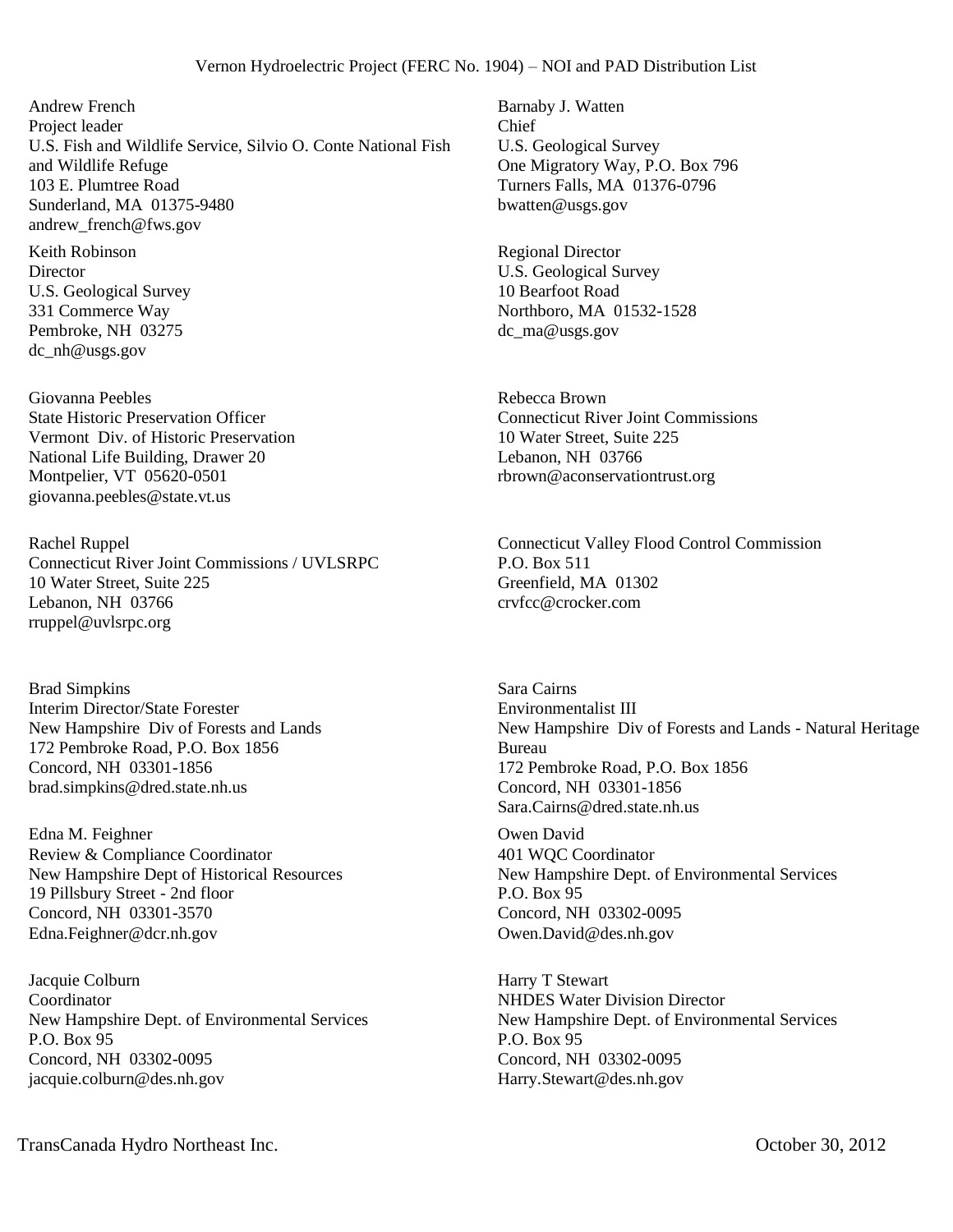Gregg Comstock Supervisor, Water Quality Planning Section New Hampshire Dept. of Environmental Services P.O. Box 95 Concord, NH 03302-0095 gregg.comstock@des.nh.gov

Gabe Gries Warmwater Project Leader New Hampshire Fish and Game Dept 15 Ash Brook Court Keene, NH 03431 gabe.gries@wildlife.nh.gov

David K. Wheeler Executive Councilor State of NH Executive Council 523 Mason Road Milford, NH 03055 dwheeler@nh.gov

Bob Popp Botanist Vermont Dept of Fish & Wildlife 5 Perry St. Suite 40 Barre, VT 05641 bob.popp@state.vt.us

Ken Cox Fisheries Biologist Vermont Dept of Fish & Wildlife 100 Mineral St, Suite 303 Springfield, VT 05641 ken.cox@state.vt.us

Brian T. Fitzgerald Streamflow Protection Coordinator Vermont Dept of Environmental Conservation 1 National Life Drive, Main 2 Montpelier, VT 05620-3522 brian.fitzgerald@state.vt.us

John H. Churchill Chief Abenaki Nation of Missisquoi P.O. Box 133 Swanton, VT 05488 Dawnland@Missisquoi.comcastbiz.net

Matt Carpenter Biologist II New Hampshire Fish and Game Dept 11 Hazen Drive Concord, NH 03301 matthew.carpenter@wildlife.nh.gov

Daniel St. Hilaire Executive Councilor State of NH Executive Council 107 No. Main St - State House Rm 207 Concord, NH 03301 dst.hilaire@nh.gov

Raymond S. Burton Executive Councilor State of NH Executive Council 338 River Road Bath, NH 03740 rburton@nh.gov

Rod Wentworth Environmental Assessment Vermont Dept of Fish & Wildlife 103 South Main Street, Bldg 10 South Waterbury, VT 05671-0408 rod.wentworth@state.vt.us

Justin Johnson Deputy Commisioner Vermont Dept of Environmental Conservation 1 National Life Drive, Main 2 Montpelier, VT 05620-3522 justin.johnson@state.vt.us

Marie Levesque Caduto Watershed Coordinator Vermont Dept of Environmental Conservation 100 Mineral St, Suite 303 Springfield, VT 05671-0408 marie.caduto@state.vt.us

Wade Blackwood Executive Director American Canoe Assocoation 1340 Central Blvd., Suite 210 Fredericksburg, VA 22401 wblackwood@americancanoe.org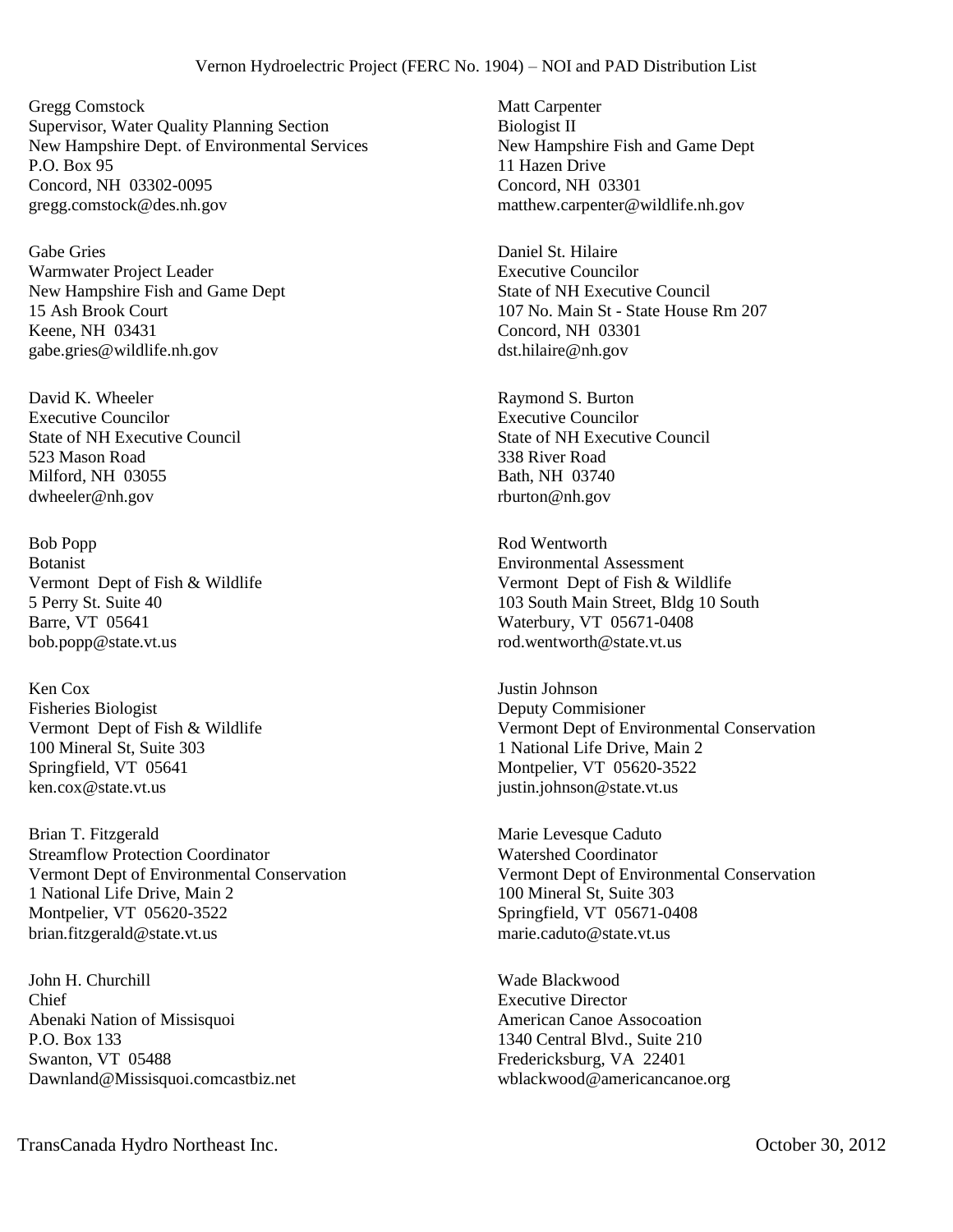Amy Singler Assoc. Director, River Restoration American Rivers 25 Main Street, Suite 220 Northampton, MA 01060 asingler@americanrivers.org

Mark Singleton Executive Director American Whitewater P.O. Box 1540 Cullowhee, NC 28723 mark@americanwhitewater.org

Ken Kimball Director of Research Appalachian Mountain Club P.O. Box 298 Gorham, NH 03581 kkimball@amcinfo.org

Atlantic Salmon Federation P.O. Box 807 Calais, ME 04619-0807 savesalmon@asf.ca

Andrea Donelon River Steward Connecticut River Watershed Council 15 Bank Row Street Greenfield, MA 01301 adonlon@ctriver.org

Ron Rhodes River Steward Connecticut River Watershed Council P.O. Box 94 South Pomfret, VT 05067 rrhodes@ctriver.org

Liz Austin Trustee Connecticut River Watershed Council c/o 15 Bank Row Greenfield, MA 01301 lizaustin44@comcast.net

John Seebach Chairman, HRC and Director, Hydropower Reform Initiative American Rivers / Hydro Reform Coalition 1101 14th Street NW, Suite 1400 Washington, DC 20005 jseebach@americanrivers.org

Kevin Colburn National Stewardship Director American Whitewater P.O. Box 1540 Cullowhee, NC 28723 kevin@americanwhitewater.org

Appalachian Trail Conservancy P.O. Box 264 South Egremont, MA 01258 atc-nero@appalachiantrail.org

Doug Rarker Executive Director Audubon Society of Vermont 255 Sherman Hollow Road Huntington, VT 05462 dparker@audobon.org

David Dean River Steward Connecticut River Watershed Council P.O. Box 206 Saxtons River, VT 05154-0206 ddeen@ctriver.org

Ken Alton Trustee Connecticut River Watershed Council P.O. Box 3 Strafford, VT 05072 kindredalton@gmail.com

Jonathan Peress Dir. Clean Energy and Climate Change Program Conservation Law Foundation 27 North Main Street Concord, NH 03801-4930 njperess@clf.org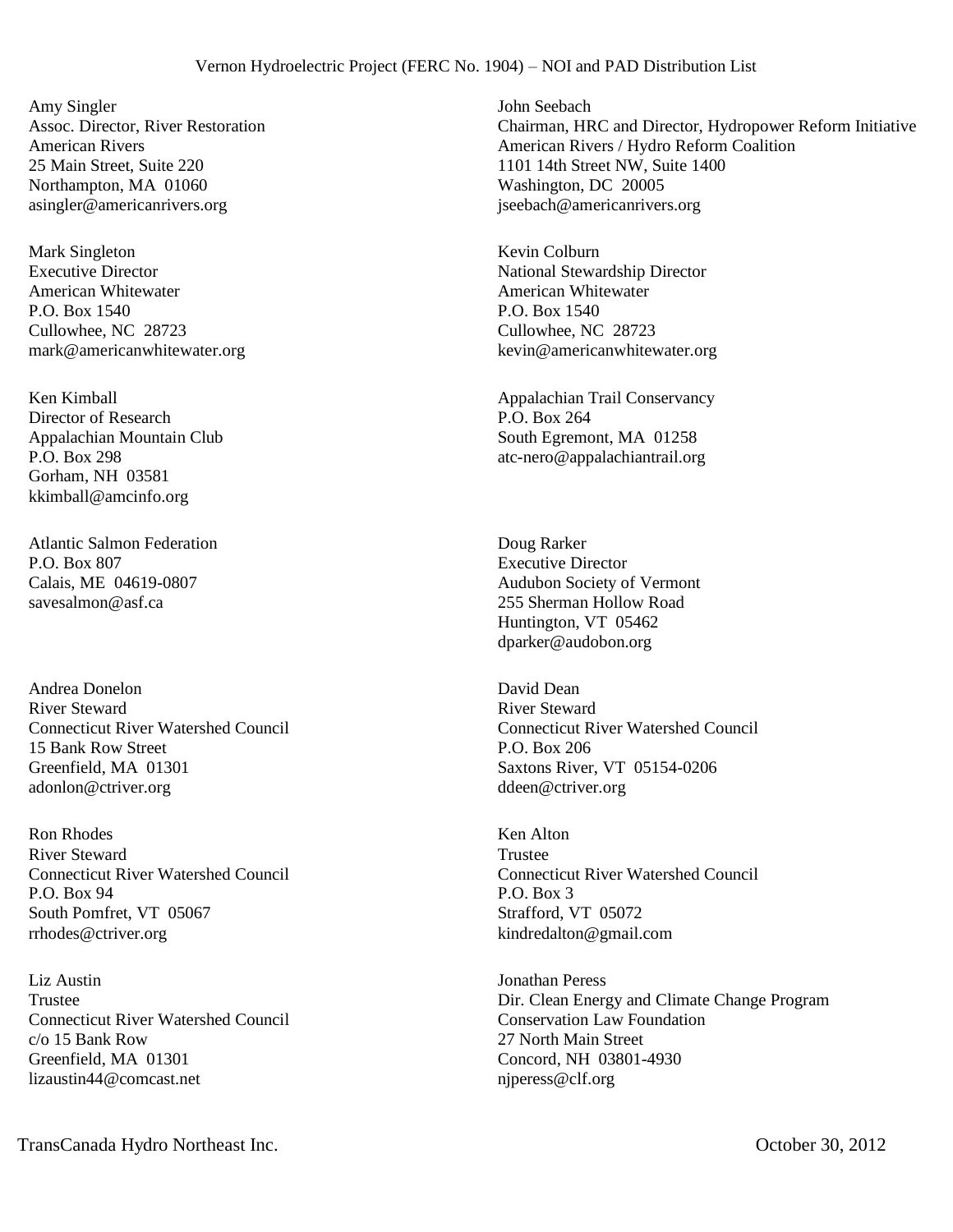John Kassell President Conservation Law Foundation 62 Summer Street Boston, MA 02110 jkassel@clf.org

Paul Pouliot Council Chief and Speaker Cowasuck Band of the Pennacook - Abenaki People P.O. Box 52, 840 Suncook Valley Rd Alton, NH 03809-0052 cowasuck@cowasuck.org

Paul Bunnell Co-Chief Koasek Traditional Band of the Sovereign Abenaki Nation P.O. Box 147 Post Mills, VT 05058-0147 Koasek@ymail.com

Tom Christopher New England FLOW 252 Fort Pond Inn Road Lancaster, MA 05123 tom.christopher@comcast.net

Beth Flagler Program Administrator New Hampshire Rivers Council 54 Portsmouth Street Concord, NH 03301 info@NHRivers.org

Will Abbott VP for Policy & Land Management Society for the Protection of NH Forests 54 Portsmouth Street Concord, NH 03301 wabbott@forestsociety.org

Rose Paul Director of Science and Stewardship The Nature Conservancy 27 State Street, Suite 4 Montpelier, VT 05602 rpaul@tnc.org

Chris Kilian VP and Director Conservation Law Foundation 15 State Street, Suite 4 Montpelier, VT 05602 ckilian@clf.org

Nancy Millette Doucet Chief Koasek Traditional Abenaki of the KOAS Main Street North Haverhill, NH 03774 Info@KoasekAbenaki.Org

Curtis Fisher Regional Exec. Dir. National Wildlife Federation 149 State Street, Suite 1 Montpelier, VT 05602 fisherc@nwf.org

Carol Foss Director of Conservation New Hampshire Audubon 84 Silk Farm Road Concord, NH 03301 cfoss@nhaudubon.org

Janice Boynton Executive Director New Hampshire Wildlife Federation 54 Portsmouth Street Concord, NH 03301 ed@nhwf.org

Kathryn Kennedy Applied River Scientist The Nature Conservancy 25 Main Street, Suite 220 Northampton, MA 01060 kkennedy@tnc.org

Daryl Burtnett State Director The Nature Conservancy 22 Bridge Street, 4th Floor Concord, NH 03301 dburtnett@tnc.org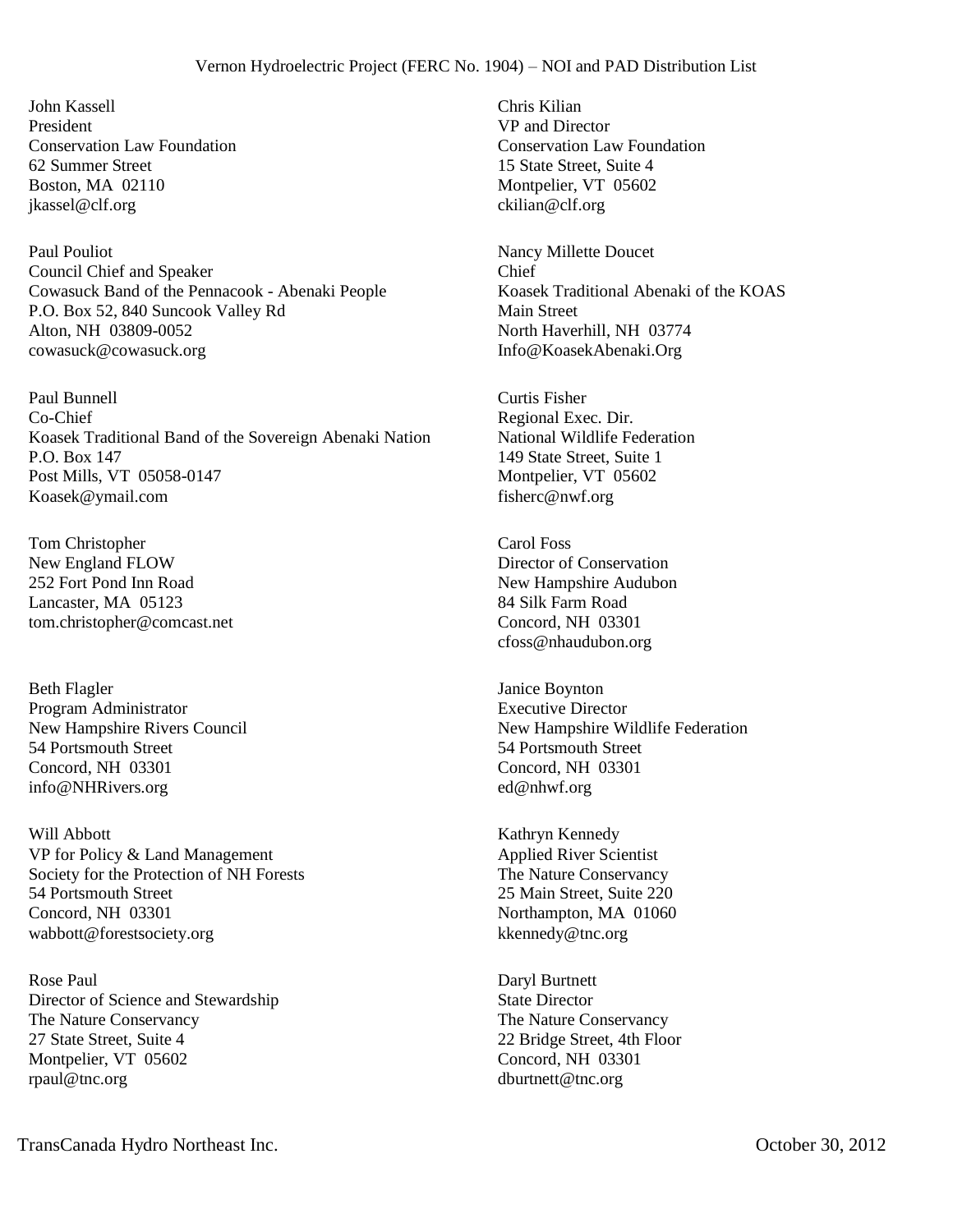Don Pugh Menber-Consultant Trout Unlimited 10 Old Stage Rd Wendell, MA 01379 don.pugh@yahoo.com

Ken Grecsek Member Trout Unlimited P.O. Box 713 Lebanon, NH 03766 Kenneth.Grecsek@tomtom.com

Jim MacCartney River Restoration Specialist Trout Unlimited P.O. Box 3302 Concord, NH 03302 jmaccartney@tu.org

Brian Shupe Executive Director Vermont Natural Resources Council 9 Bailey Avenue Montpelier, VT 05602 bshupe@vnrc.org

Steve Libby Executive Director Vermont River Conservancy 29 Main Street, Suite 11 Montpelier, VT 05602 vrc@vermontriverconservancy.org

John Howard First Light-GDF Suez 99 Millers Falls Road Northfield, MA 01360 john.howard@gdfsuezna.com

Eve Vogel Assistant Professor, Dept. of Geosciences University of Massachusetts 233 Morrill Science Ctr, 611 N. Pleasant St Amherst, MA 01003-9297 evevogel@geo.umass.edu

Chris Moore Chair, Vermont TU Trout Unlimited P.O. Box 713 Lebanon, NH 03766 vermont.tu@gmail.com

Ray Obar Member Trout Unlimited P.O. Box 713 Lebanon, NH 03766 robar1949@comcast.net

Elizabeth Maclin VP for Eastern Conservation Trout Unlimited 1300 N. 17th St, Suite 500 Arlington, VA 22209-2404 emaclin@tu.org

Ryan McCall President Vermont Paddlers Club/Vermont River Conservancy 29 Main Street, Suite 11 Montpelier, VT 05602 ryanmtnman@gmail.com

Bernard Folta P.O. 148 Claremont, NH 03743 bernief@atlof.net

Paul Ducheny Holyoke Gas and Electric 99 Suffolk Street Holyoke, MA 01040 ducheney@hged.com

Anita Milman Asst. Professor, Environmental Policy University of Massachusetts Room 210; 160 Holdsworth Way Amherst, MA 01003-9285 amilman@eco.umass.edu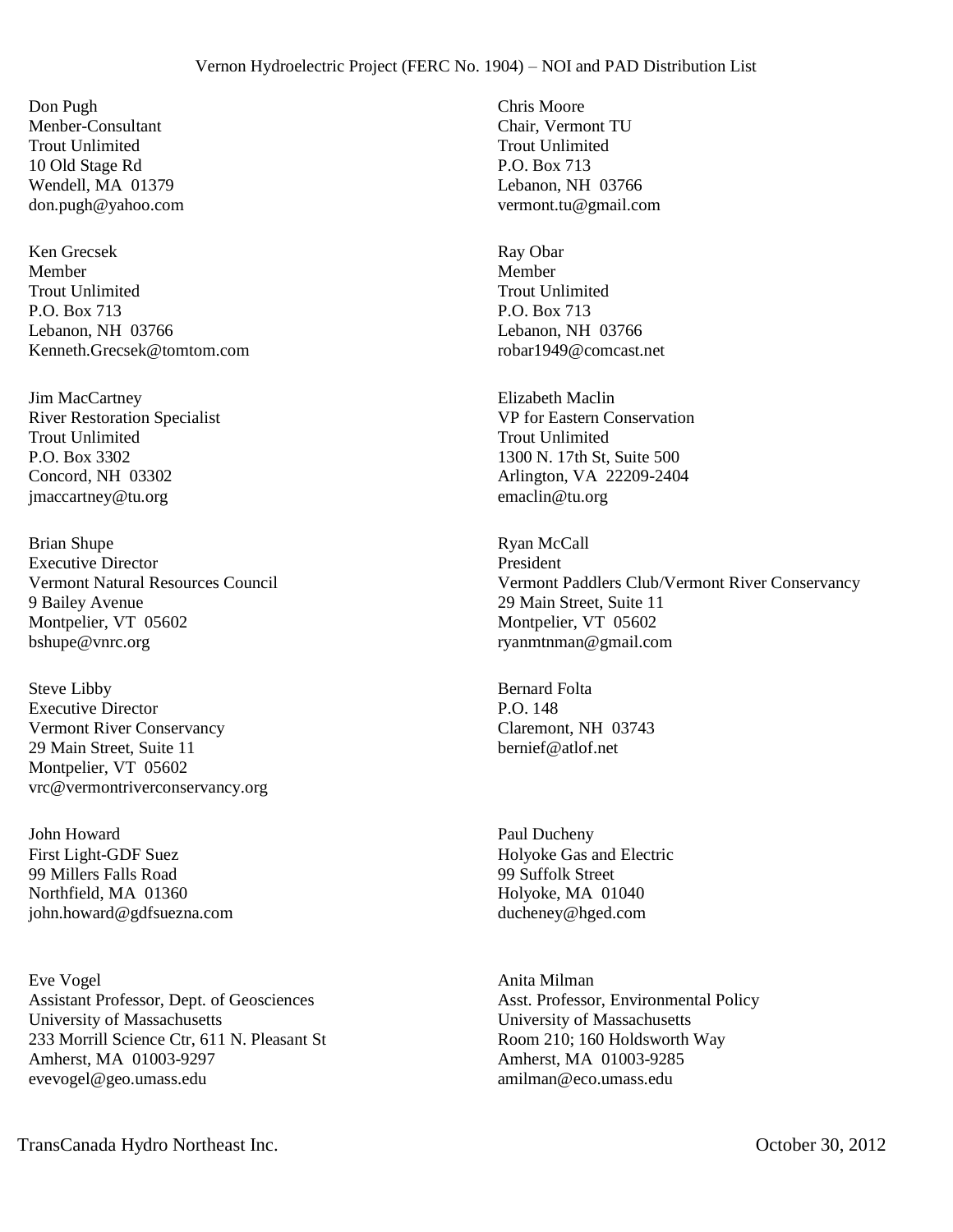Mike Romeo Nuclear Safety Assurance Director Vermont Yankee 320 Governor Hunt Road Vernon, VT 05354 mromeo@entergy.com

Brooks Memorial Library 224 Main Street Brattleboro, VT 05301

Administrator Cheshire County 33 West Street Keene, NH 03431

David Singer City Council Presdent City of Greenfield 14 Court Square Greenfield, MA 01301

Hinsdale Public Library 122 Brattleboro Rd, P.O. Box 6 Hinsdale, NH 03451-0006

Mount Caesar Union Library 628 Old Homestead Highway Swanzey, NH 03446

Tim Murphy Executive Director Southwest Regional Planning Commission 20 Central Square, 2nd Floor Keene, NH 03431 tmurphy@swrpc.org

Bernie Buteau State Liaison Engineer Vermont Yankee 320 Governor Hunt Road Vernon, VT 05354 bbuteau@entergy.com

Butterfield Library Main Street, P.O. Box 123 Westminster, VT 05158-0123

Chesterfield Public Library 524 Route 63 Chesterfield, NH 03443-3607

Greenfield Public Library 402 Main Street Greenfield, MA 01301

Lydia Taft Pratt Library 156 West Street, PO Box 70 West Dummerston, VT 05357-0070

Putney Public Library 55 Main Street Putney, VT 05346-0193

Barbara Sondag Town Manager Town of Brattleboro 230 Main Street Brattleboro, VT 05301

TransCanada Hydro Northeast Inc. October 30, 2012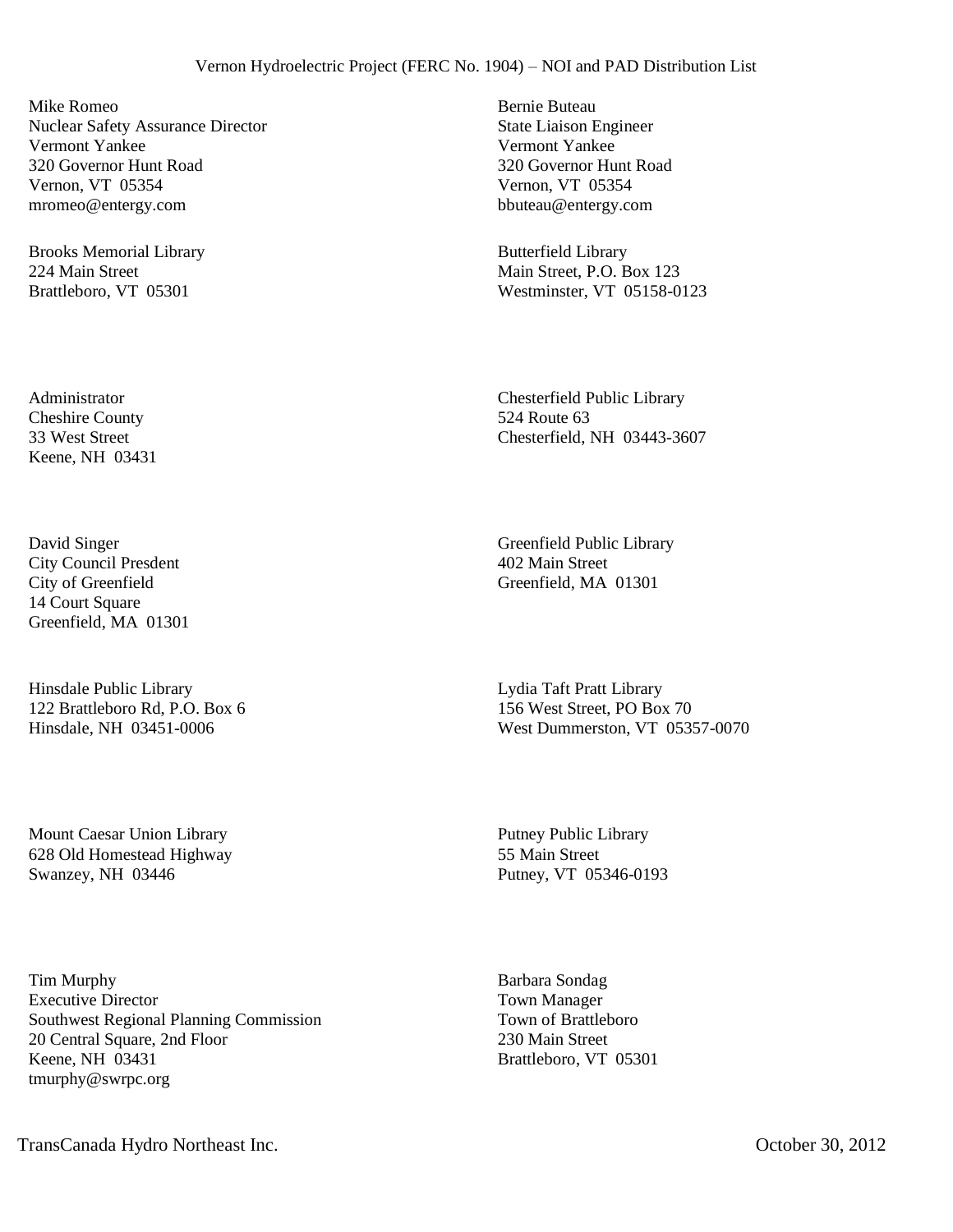Jon McKeon Chairman, Selectboard Town of Chesterfield P.O. Box 175 Chesterfield, NH 03443-0175

John Smith Chairman, Selectboard Town of Hinsdale P.O. Box 13 Hinsdale, NH 03451-0013

Deborah J. Davis Chairman, Selectboard Town of Swansey P.O. Box 10009 Swanzey, NH 03446

Whitney R. Aldrich Chairman, Selectboard Town of Walpole P.O. Box 729 Walpole, NH 03608-0729

Russell Austin Chairman, Selectboard Town of Westmoreland P.O. Box 55 Westmoreland, NH 03467-0055

Walpole Town Library 48 Main Street, P.O. Box 487 Walpole, NH 03608-0487

Westmoreland Public Library 33 South Village Road Westmoreland, NH 03467-4514 Lewis White Chairman, Selectboard Town of Dummerston 1523 Middle Road Dummerston, VT 05346

Cynthia Stoddard Town Manager Town of Putney P.O. Box 233 Putney, VT 05346-0233

Patricia O'Donnell Chairman, Selectboard Town of Vernon P.O. Box 66 Vernon, VT 05354-0066

Matthew Daska Town Manager Town of Westminster P.O. Box 147 Westminster, VT 05158-0147

Vernon Free Library 567 Governor Hunt Road Vernon, VT 05354-0094

Dinah Reed Assistant Planner Wantastiquet Local River Subcommittee 139 Main Street, Suite 505 Brattleboro, VT 05301 dreed@sover.net

County Clerk Windham County P.O. Box 207 Newfane, VT 05345-0207